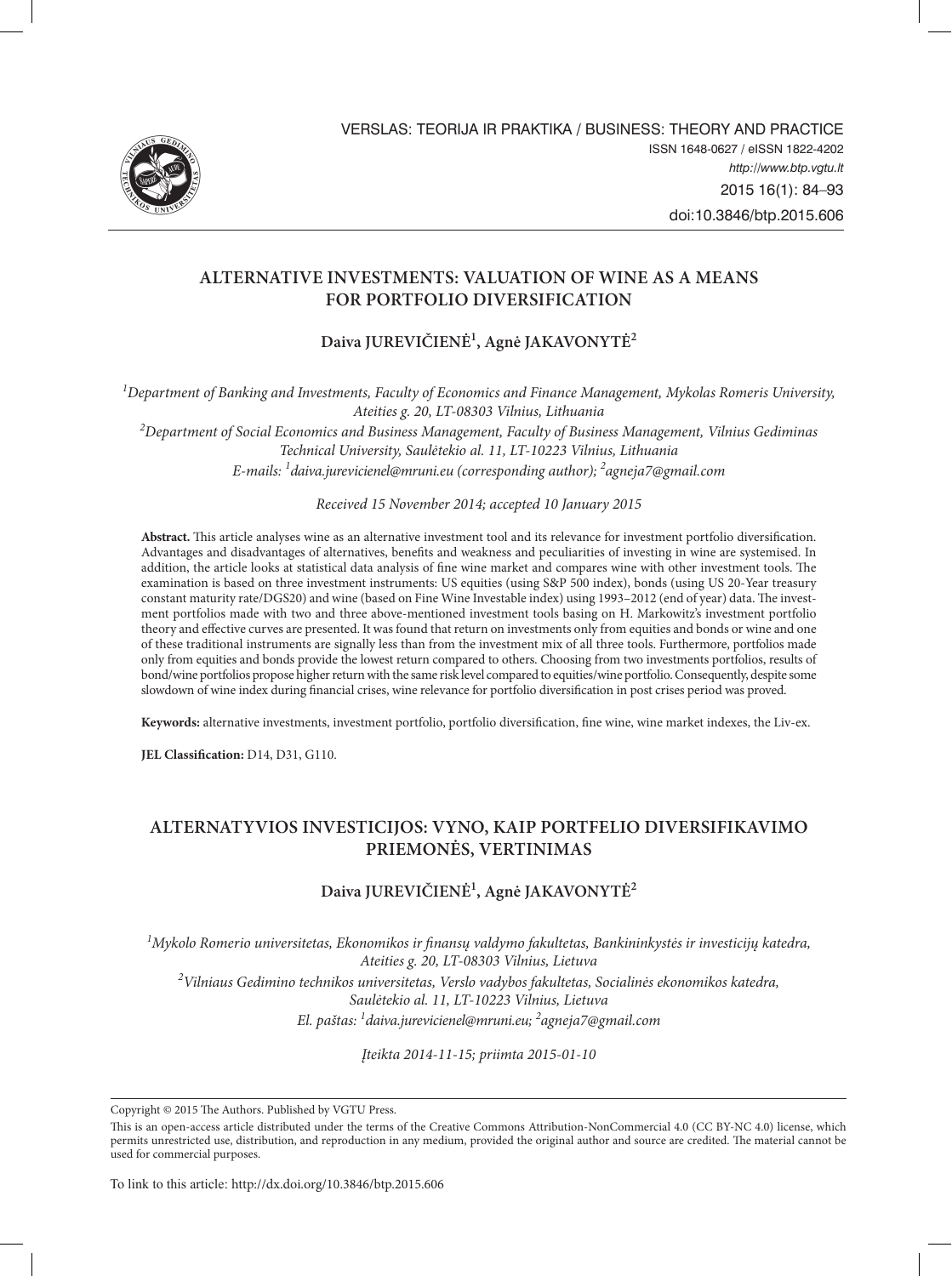**Santrauka.** Straipsnyje nagrinėjamas vynas kaip alternatyvi investicija, vertinama, ar ši priemonė tinkama investiciniam portfeliui diversifikuoti. Susisteminami alternatyvių investicinių priemonių privalumai ir trūkumai, investavimo į vyną galimybės, silpnybės ir ypatumai. Atlikta investicinio vyno rinkos statistinių duomenų analizė, vynas lyginamas su kitomis investicinėmis priemonėmis. Tirti pasirinktos trys investicinės priemonės: JAV akcijos (S&P 500 indeksas), JAV obligacijos (JAV 20 metų iždo nuolatinio termino norma / DGS20) ir vynas (*Fine Wine Investable* indeksas), naudojant 1993–2012 m. pabaigos duomenis. Remiantis H. Markowitz investicinio portfelio teorija, sudaryti investiciniai portfeliai iš dviejų ir trijų minėtų investicinių priemonių derinių ir pateiktos efektyvios kreivės. Nustatyta, kad, investuojant visas lėšas vien į akcijas ir obligacijas ar vyną ir šių finansinių priemonių derinius, gaunamas kur kas mažesnis pelningumas, nei investavus į visų trijų investicinių priemonių derinį. Be to, portfeliai, sudaryti tik iš akcijų ir obligacijų, duoda žemiausią grąžą, palyginti su kitais. Renkantis dviejų priemonių investicinius portfelius, obligacijų / vyno portfeliai pasiūlė didesnę grąžą esant tai pačiai rizikai, lyginant su akcijų / vyno portfeliais. Vadinasi, nepaisant nedidelio vyno indekso smukimo finansinės krizės metu, vyno tinkamumas portfeliui diversifikuoti laikotarpiu po krizės pasitvirtino.

**Reikšminiai žodžiai:** alternatyvios investicijos, investicinis portfelis, portfelio diversifikavimas, investicinis vynas, investicinio vyno indeksai, Liv-ex.

### **Introduction**

Development of economy and increase in living standards encourage people to look for appropriate and effective ways to use free funds, i.e. to invest and protect savings from negative factors, reduction in value and at the same time ensure additional income in both short and long run. Private investors have a wide choice of possible investment instruments with different suggested returns and corresponding risk in their home countries and abroad. However, a wide range of options poses a problem: how to diversify an investment portfolio to sew up the rise of the desirable profit and risk reduction as much as possible.

In recent years, turbulences in financial markets have notably encouraged investors to seek for other investment possibilities. Hence, investors try to find a new sphere for possible placement of funds and to renew their investment portfolios with instruments that are more assorted. Scientists have been warning that it is possible to upgrade the investment return and reduce the risk by additional portfolio diversification with alternative investments, including wine, as the most important feature of such investments is that they have little correlation with traditional investment instruments and, in spite of that, they are often especially risky yet earn significantly higher returns.

One of the most important factors, determining increment of the popularity of wine as an investment instrument is new developing markets. The rise in living standards influences investments in collectibles, including wine, which is popular among investors not only due to financial results but also for pleasure, as holding rare and expensive wine may bring emotional satisfaction. In addition, the analysis of historical data shows that returns on wine exceed returns on equities and bonds as well as those of on a number of other alternatives. However, as the interest in wine investments is growing, this market is not very big compared to other alternative instruments as it requires some initial funds and specific knowledge.

Wine as an alternative investment is analysed in this article as it becomes more popular worldwide but its benefit for diversification is still insufficiently analysed and investigated in the scientific literature. The purpose of the article – to assess the relevance of wine for portfolio diversification. The methods used are analysis and generalisation of scientific literature, comparative, graphic analysis, statistic and correlation analysis, portfolio formation and graphical representation of data.

## **1. Consideration of investment portfolio diversification**

Markowitz (1999) states that the best way to reduce risk is portfolio relieve or portfolio diversification. Efficient asset allocation is a vital mechanism for the improvement of investment portfolio performance and the attainment of the risk-return profile anticipated by an investor. Diversification is defined as a strategy for the reduction of exposure to risk by forming a portfolio of assets with less than perfectly correlated rates of return (Hibbert *et al.* 2012). It is necessary to reallocate a portfolio if the return and risk are at variance with investment goals and expectations. The factors that affect decisions associated with personal asset allocation are the risk level and return revenue of investment products, the timing strategy (the time of buying and selling products), and the portfolio.

Additionally, individuals may have different investment needs that reflect their personal backgrounds and life experiences as well as their individual personalities. Such factors can make personal asset allocation decisions very difficult (Shyng *et al.* 2010). The amount of available funds, competence, experience and living environment also affect investments (Abreu, Mendes 2010). Furthermore, investor's financial literacy make a fair influence in portfolio diversification (Hibbert *et al.* 2012). Veld-Merkoulova (2011) empirically investigated the impact of age and self-reported planning horizon on asset allocation decisions of individual investors. She found that age and an investment horizon play different roles in determining risky portfolios of investors. Considering the total risky investments, including real estate, the share of risky assets declines with age. The planning horizon tends to influence only investments in financial risky assets, such as stocks, options, and mutual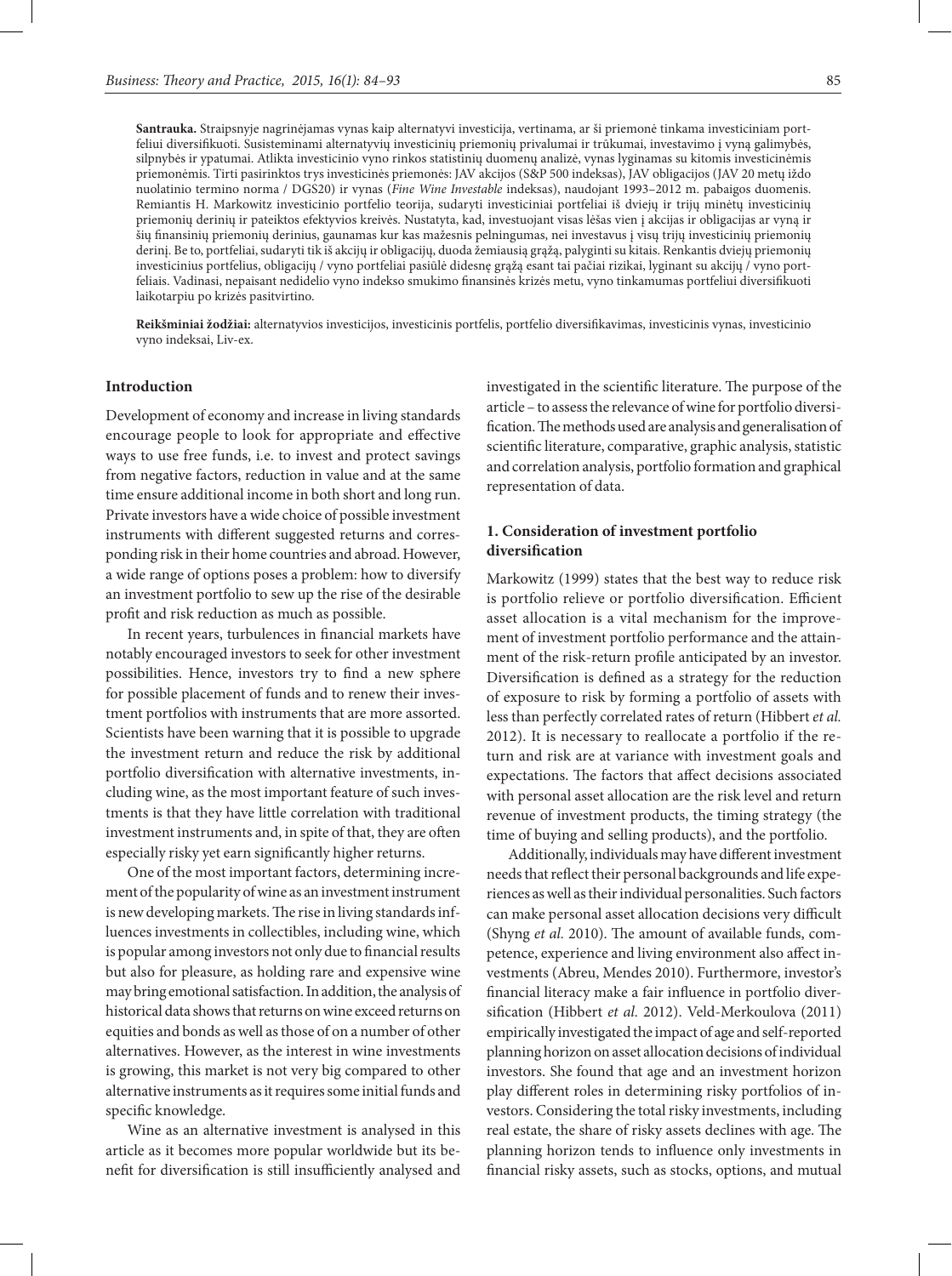funds. A longer planning horizon leads to an increasing share of risky financial investments.

A portfolio is considered as sufficiently diversified when it is nearly insensitive to changes of individual investment instruments. Thereby, investors choose various investment tools (e.g.. wine, real estate, arts, different securities and others), anticipating that the value of cut-price instruments will compensate for upped instruments and the total portfolio market value will not decrease substantially. However, correlations between alternative assets and traditional assets increase with time, as more investors start investing in alternatives. The increasing correlations drive portfolio managers to search for fresh alternative assets that will provide the required diversification for their portfolios (Das *et al.* 2013). Diversification benefits tend to be especially prominent in times of unexpected inflation and declining stock markets (Jacobs *et al.* 2014). Of course, diversification does not guarantee a profit or eliminate the risk of loss (Wilson 2014).

In summary, the structure of investment portfolio differs depending on individual reasons and investor goals. The success of a portfolio relates to its accurate diversification. A well-diversified portfolio is characterised by little correlation between investment tools; thus, it is necessary to spread between different asset classes.

# **2. The concept and main characteristics of alternative investments**

The term "alternative investment" determines untraditional investment tools. Based on Shawky *et al.* (2012), alternative investment vehicles include venture capital, business angels, private equity, hedge funds, infrastructure, real estate, and sovereign wealth funds. In addition, they underline their rapid growth in the past decade. Mulvey (2002) assigns the following to non-traditional assets: hedge funds, venture capital, private equity, real estate holdings, and timber holdings; in addition, he states that these investments have had



Fig. 1. Classifications of alternative investments (Shawky *et al.* 2012; Cardebat, Figuet 2010; Campbell 2008a, 2008b; Mulvey 2002; Wilson 2014)

a positive impact on performance and consequently have attracted the attention of investors. Wilson (2014) proposes to subsume real estate, private equity, infrastructure, liquid alternatives/hedge funds, commodities, etc. Thus, alternative investments can be considered as all investments except for equities and bonds. Discussions about such collectables as art, wine, etc. and their applicability for investment portfolios can be found in research outputs by Cardebat, Figuet (2010), Coffman, Nance (2009). These researchers analyse wine as an alternative tool. Campbell (2008a) investigates violins; and in the paper by Campbell (2008b), art is analysed as an alternative investment. This particular article, considers wine as an alternative investment together with other valuables such as art, violins, coins, stamps, etc. (see Fig. 1).

Assortment of alternative investments is sufficiently wide (Fig. 1); however, the most important issue is to perceive the main features of such investments, due to which it is worthwhile for an investor to add them to the portfolio (Table 1).

| 2014; Mulvey 2002)                                               |                                                                                |  |
|------------------------------------------------------------------|--------------------------------------------------------------------------------|--|
| Advantages                                                       | Disadvantages                                                                  |  |
| Little correlation with<br>traditional investment<br>instruments | Requires some funds and<br>knowledge                                           |  |
| Higher return than of<br>traditional investment<br>instruments   | Difficult to determine the<br>current market price                             |  |
| Wide range of investments                                        | Rather illiquid                                                                |  |
| Accessible emotional<br>satisfaction (in some cases)             | Alternative markets are less<br>informative than those of<br>traditional tools |  |
|                                                                  | No periodic income                                                             |  |

Table 1. Features of alternative investments (Guarasci 2010; Coffman, Nance 2009; Westminster consulting 2012; Wilson 2014; Mulvey 2002)

One of the most important features of alternatives is little correlation with traditional investment instruments, due to which they fit for diversification (Coffman, Nance 2009). In addition, many investment professionals state that alternatives earn higher returns than traditional investments. Mulvey (2002) distinguishes alternative investments by the following characteristics: illiquidity, wide range of outcomes (top 10% performers versus bottom 10%), high-return benchmarks, unpredictability of performance and (possible) unique return. However, these investments relate to other features, due to which they become especially risky. First of all, although available to a wide community, alternatives are better accessible for professionals and institutional investors due to required good knowledge and initial funds. Furthermore, a specific feature of such investments is the shortage of required information, deficit of historical data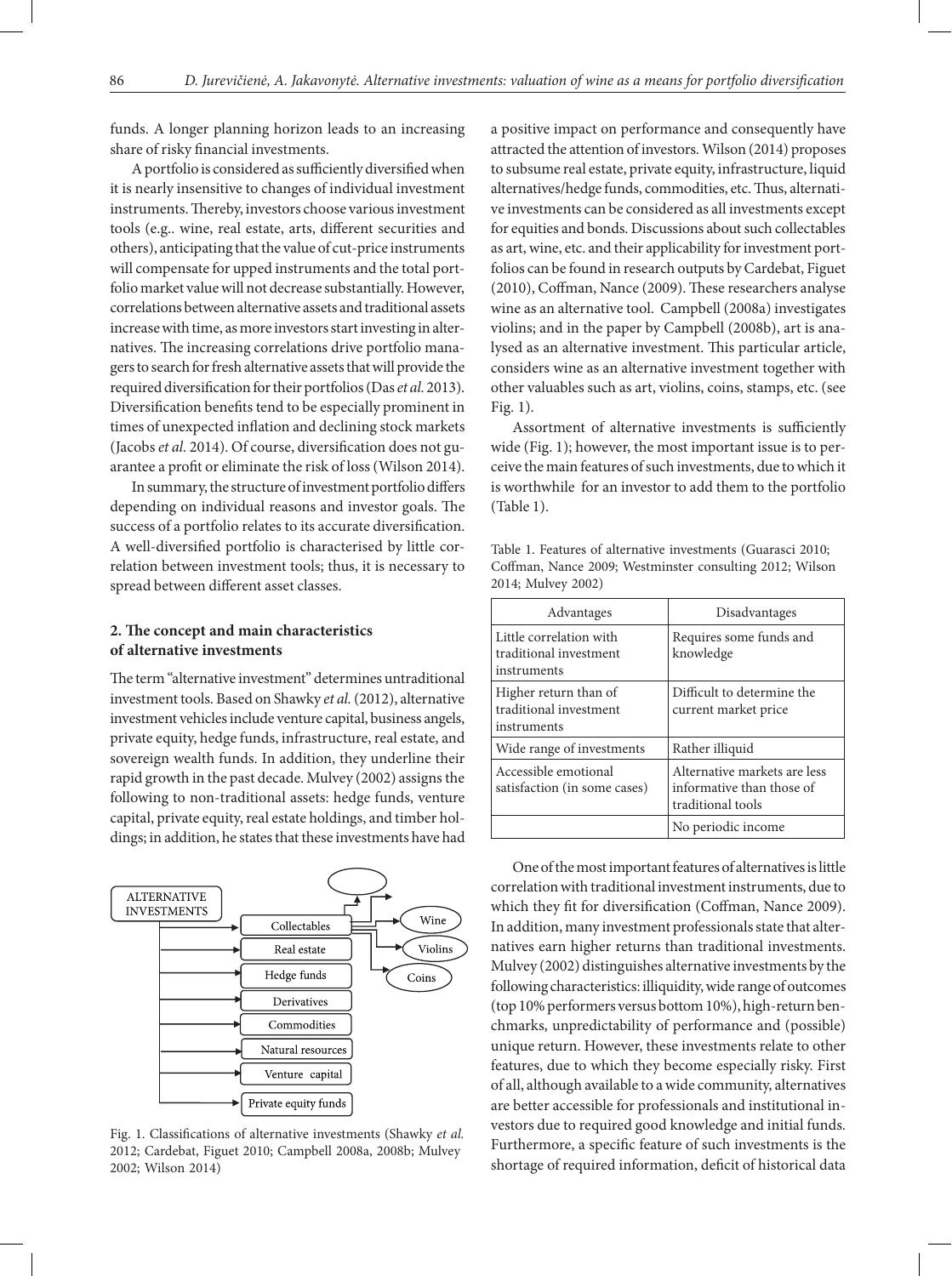on risk and return and difficultness in defining their value contrary to traditional investments, the information of which is easier to access (Guarasci 2010). Another cause stimulating investments into alternatives is that such assets as collectables could bring personal delight and satisfaction and a variety of possible alternatives opens broad possibilities for the choice of an investor.

Summarizing features of alternative instruments, it is necessary to underline the following: higher return compared to traditional investments that recompenses high risk, necessity of initial funds and specific knowledge. Consequently, alternative and traditional investments could shift or stabilise the portfolio return and lower its risk.

#### **3. Peculiarities of fine wine and wine market**

Although people have been purchasing fine wine for investment for more than 150 years (Ricardo 2013), during the last decade, and especially amid the financial crisis, wine investments were particularly in great request. The notable interest in wine investment is partly due to the belief that fine wines are recession-proof, partly to the outstanding performance of fine wines in the pre-crisis period (Erdos, Ormos 2013).

The leading wine producers are France, Italy and Spain, but French wines are associated with the highest increase of value (Agostino, Trivieri 2014). Investment-grade wines make up for less than 1% of the global wine market, with approximately 80% coming from Bordeaux (Ricardo 2013). Bordeaux wines have increased dramatically in the last few decades because the annual profit yield can be tremendous (Jones, Storchmann 2001). There are three options for wine investments: wine funds, private collections and wine futures – the En Primeur channel (Coffman, Nance 2009).

Wine differs from other investments: it is a perishable product, and its gustatory attributes are subjective. Aging has a positive effect on wine pricing. This is due to the increasing maturity as well as the growing absolute scarcity, which is expressed in the size of a property, with small properties producing less vintage wine and, therefore, having less of it on the market (Jones, Storchmann 2001). As wine gets older, it certainly gets rarer, potentially fuelling the rise in prices through contracting supply. Of course, this process has its limits because every wine eventually goes over the hill, but for the finest wines, this might not happen until they are 80-plus years old or in even older. For example, a single case of Cheval Blanc 1947 was sold at Christie's in 2007, 60 years on, for £75,000 (Brown 2009). However, the aging of wine expresses storage costs and opportunity costs (costs of tying down capital as well as borrowing on credit) (Jones, Storchaman 2001).

Furthermore, unlike traditional financial products, it cannot be sold immediately (Cardebat, Figuet 2010).

Illiquidity and data accessibility compared with securities' market are negative wine features. Transaction costs in fine wine are very high, at around 10% to 15% between bid and offer. Insurance and storage costs are at somewhere around £9 a case p.a. (Brown 2009). However, fine wines are favourably taxed and prices are not closely linked to those of conventional investments (Kourtis *et al.* 2012). In addition, wine critics should evaluate the wine. Wine dealers, critics and auction houses have various estimation systems. However, the most influential wine assessor is considered to be R. Parker, who uses 100 score system (Jones, Storchmann 2001). Ali *et al.* (2008) estimated that the impact of the famous wine expert is very important for highly graded wines. As well as other investments, wines have both advantages and disadvantages (Table 2).

Table 2. Wine investing benefits and weakness (based on Cardebat, Figuet 2010; Jones, Storchmann 2001; Brown 2009; Wilson 2014)

| <b>Benefits</b>            | Weakness                       |  |
|----------------------------|--------------------------------|--|
| Holding rare valuable      | Risk to purchase falsification |  |
| Wine could be consumed     | Illiquid investment            |  |
| Has minimum correlation    | Possible storage conditions    |  |
| with other investments     | and expenses                   |  |
| Possible diversification   | Do not generate any periodic   |  |
| benefit                    | income, only from sale         |  |
| Prices do not fluctuate as | Investment return related to   |  |
| often as those of equities | fashion trends                 |  |

Desirability of these investments is related to the lack of interdependence on securities market (Wilson 2014). Low correlation with other investments is one of the main advantages and due to this, it is appropriate for portfolio diversification. Furthermore, prices fluctuate less than those of equities. For a number of investors, it is very important that this investment is a valuable one and could be consumed in the event of failure. Wine does not pay dividends or interest and requires optimum storage conditions to avoid breakage and maintain the quality, which entails costs (Cardebat, Figuet 2010). Thus, one of the major disadvantages compared to other alternatives – wine does not generate any additional periodic income. Even art could be let for galleries. To avoid fraud and ensure reliability of transactions, deals should be organised via wine auctions and exchanges.

Additional risks related to wine investments are: limited market size, exchange rates, fraud, the effect of taxes, but solid historical returns and low standard deviation, and long-term investment strategy (Coffman, Nance 2009). Consequently, it is rational to invest in wine when it relates to a hobby as such investment depends on the label and vintage (Cardebat, Figuet 2010). Although one never knows when is the best time to invest in wine, just as in any other investment field, only well sophisticated participants of this market can earn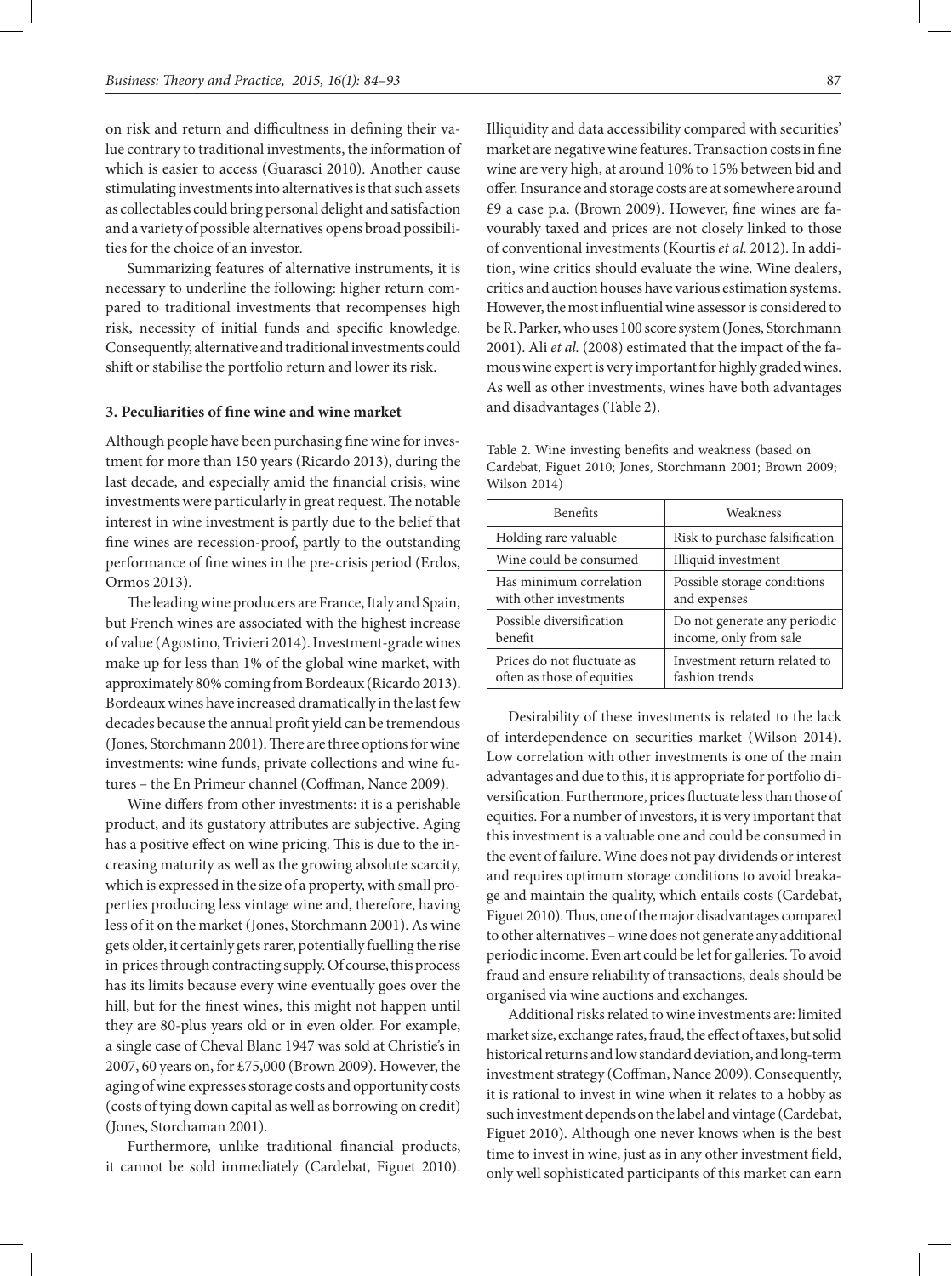

Fig. 2. Peculiarities of fine wine market (Erdos, Ormos 2013; Coffman, Nance 2009; Goulet, Morlat 2011; Storchmann 2012; Ashenfelter 2008)

on buying and selling wine. The main features of wine market are presented in Figure 2.

One of the main wine market features is stability. Wine markets are not affected by recession, interest rate changes or securities fluctuation (Erdos, Ormos 2013). It has an obvious advantage against the securities market that is related to frequent price fluctuations and to changes in economic indicators. The wine market is little regulated, only funds based in Europe and the Cayman Islands are lightly regulated, creating the need for significant due diligence, as fees can be high and disclosures can be minimal (Coffman, Nance 2009). It should be notable that securities usually are exchange traded while wine could be traded in a nonexchange market as well. Due to securities' exchange, there is little possibility to overpay or underpay as the prices are determined by the demand and the supply. While in wine market, even a respectable expert could overreach (World Wealth Report 2013). As the demand of fine wine always exceeds its supply due to the limited amount of good harvest wine bottles, each consumed bottle shifts the value of the remaining ones (Coffman, Nance 2009; Goulet, Morlat 2011). Moreover, this market differs from traditional financial markets in terms of a deep relationship with emotions, taste and education of an investor.

Goulet and Morlat (2011) state that in viticulture, four main factors determine the quality of wine: environmental conditions of production, varietal selection, vine management, and winemaking practices. Wine differs from traditional investments and other alternatives by dependence on climatic conditions while other alternative investments incur no impact related to climate (Storchmann 2012). However, Erdobs and Ormos (2013) argue, that weather conditions, which determine the quality of the vintage, play no role in setting the prices of new wines, but the quantity produced does, which is not related to the quality. They propose that bad vintages are overpriced and good vintages are under-priced when they are young. On the other hand, such feature makes the wine market more stable. This

phenomenon persists for up to 10 years following the vintage year. Rational buyers should avoid bad vintages and concentrate on good ones if they aim to store wines as an investment (Erdobs, Ormos 2013). The analysis made by Ashenfelter (2008) on the effects of age suggests that weather is an extremely important determinant of the quality of a wine vintage and its price at maturation.

The price of fine wine also depends on producer's reputation (Bombrun, Sumner 2003). Wineries with longer experience usually sell wine more expensively as traditions and greater skills allow them to produce better quality wine. While on the other hand, the price is more dependent on the prestige of a winery. Roma *et al.* (2013) ascertain that a wine price strongly depends on objective features such as vintage, alcoholic content, geographical origin, grape variety, producer size and cellaring potential. Furthermore, the wine price is correlated positively with the relative composition of the grapes. According to the results of research (Goulet, Morlat 2011), it was assumed that high sugar values have a positive effects on wine prices and that high acid values have a negative influence on wine prices.

As it was already mentioned, transaction costs in fine wine, insurance and storage costs are very high; investments in wine are usually profitable only in a long prospect and this means that wine must be able to age for at least 25 years, with the maturity (peak value) occurring no earlier than at the 10th year (Ricardo 2013). Jones and Storchmann (2001) established that the main factors, influencing wine prices are climate, Parker and age.

Developing markets also have an impact on wine prices and have shifted them in recent years due to improved economic situation, which rapidly enhanced the collectable wine prices. The total volume of imported wine climbed from 76.5% in 2010 until 80.9% in 2011 (Business Monitor… 2013). China is already the world's fifth largest wine market and the total consumption may rise to the second largest in 2016. Behind it is the USA, surpassing the old world giants France, Italy, and Germany (Xu *et al.* 2014).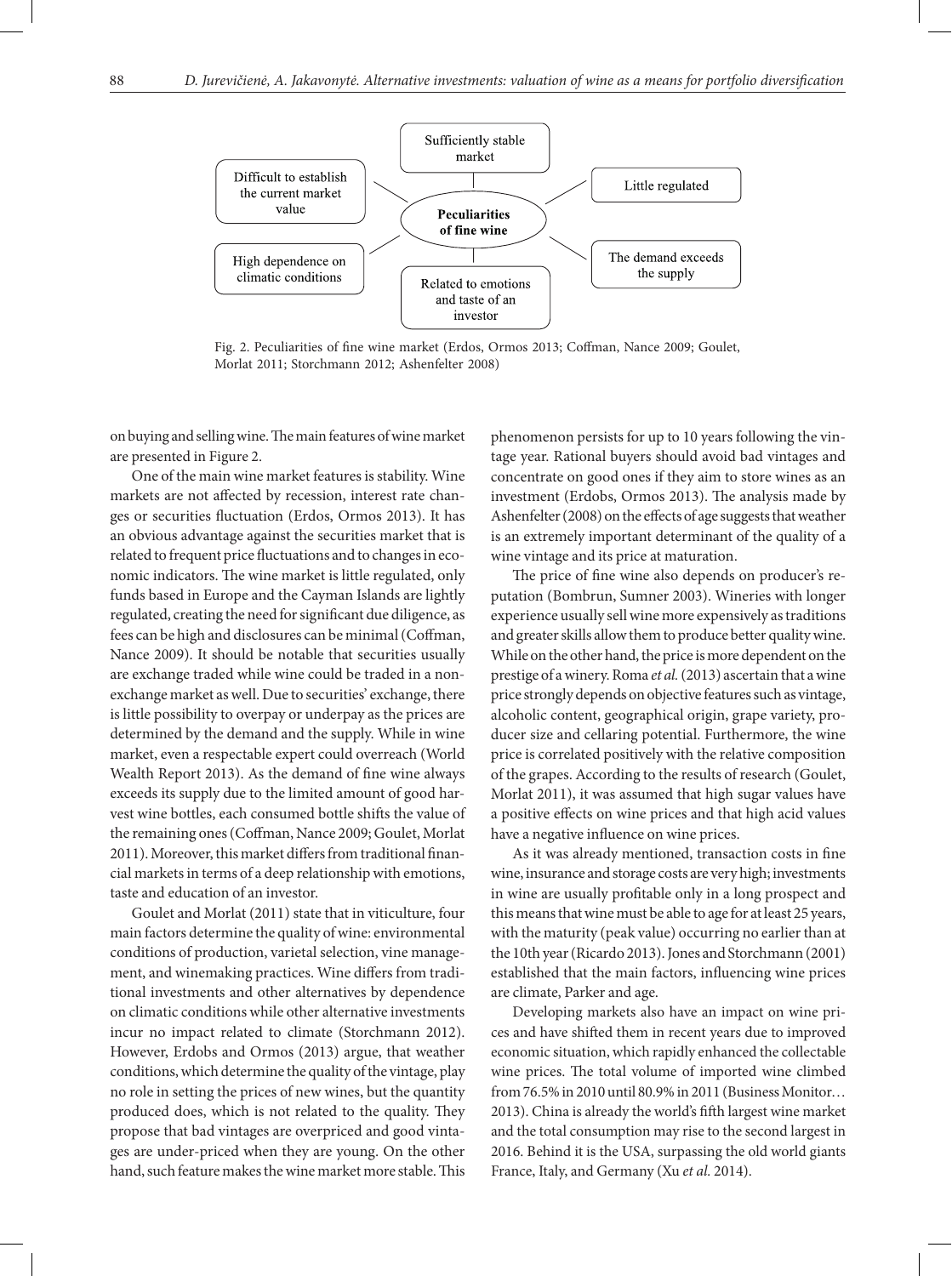### **4. Analysis of fine wine data**

In the period 2000–2011, the world wine imports grew significantly from 2004 to 2007, and recovered in 2010, after a decline in 2008–2009 due to the international economic crisis. In 2011, the world imports reached a new high: €22.6 billion for 3.4 million hectolitres. Comparing the average of 2000–2001 with that of 2010–2011, the world imports have increased by 53% in value and 58% in volume (Mariani *et al.* 2012).

According to the World Wealth Report (2012), fine wine was among nine most popular collectables and took the third place. A year later, the market of fine wine together with antiques and coins (Fig. 3) amounted to 26% of all alternative investments (the World Wealth Report 2013). While this report does not indicate the share of wine itself, the analysis of the World Wealth Report (2008–2013) shows that this market increases and, during 2008–2013, it doubled from 12% up to 26% (the World Wealth Report 2008, 2009, 2010, 2011, 2012, 2013). Obviously, it was also related to the rise in investments into antiques, coins as well as wine.

Investors used to follow wine indexes – the main market indicators of fine wine that reflect wine market trends and help investors to make decisions. Indexes are important as they help to predict the trend of any particular investment and to compare it with other instruments. The most comprehensive information about wine indexes is presented in "Liv-ex" exchange website where four indexes defining the wine market are described. Liv-ex Fine Wine Investables ("LFV INV") has the longest history, following the prices of nearly 200 wines from the main 24 Bordeaux region wineries and reflecting the typical investment portfolio including wine effectiveness (Liv-ex 2013). Namely, this index has been chosen for this research to assess the propriety of wine for investment portfolio diversification. Figure 4 reveals the movements of Liv-ex Fine Wine Investable and S&P 500 indexes.

The comparison of these indexes definitely proves the existence of stability in the wine market contrary to the equities market with much more and sharp fluctuation. This indicates that the wine market is less dependent on economic downturns compared to equities. From the very beginning of Liv-ex Fine Wine Investable index until 1993, its value has been nearly stable until a slight increase in 1994 to 1997; and with slim fluctuations on the same level till 2006, when a considerable upturn of the index started; and lasted until 2007, as the wine market was also affected by the crisis. Although the growth rate of the wine index slowed down, it was not as sharp as in equities market. Furthermore, the wine market started to recover in the second half of 2008. Thus, wine as an alternative investment became popular after the crisis; and after a rapidly recovery, wine prices started to boom. Mostly the index grew from 2009 to 2011, when it reached the best result since its creation (see Fig. 4).



Fig. 3. Share of wine market in alternative investments, 2013 IQ, percentage (World Wealth Report 2013)



Fig. 4. Comparison of dynamics particular to Liv-ex Fine Wine Investable and S&P 500 indexes (1988–2013) (based on Liv-ex 2013; Finance. Yahoo 2013)

The comparison of risk and return of four alternative investments – wine, art, gold, silver and equities (FTSE 100) – is presented in Figure 5. It covers 20 years until September 2011.

Wine surpasses the return on securities, art, gold and silver that are next after wine according to profitability (Fig. 5). Furthermore, the risk of investments in wine is the lowest among them.

Figure 6 represents data on wine and equities return and shows that during 1950–2007, wine for a long time kept up with equities and even exceeded their return in 1950–1985 and 2003–2007; consequently, by 13.43% (when the return on wine was 15.2%) and 13.11% (while the return on wine was 15.3%). This book maintains that wine is more profitable than equities, by 2.19 basis points, contrary to the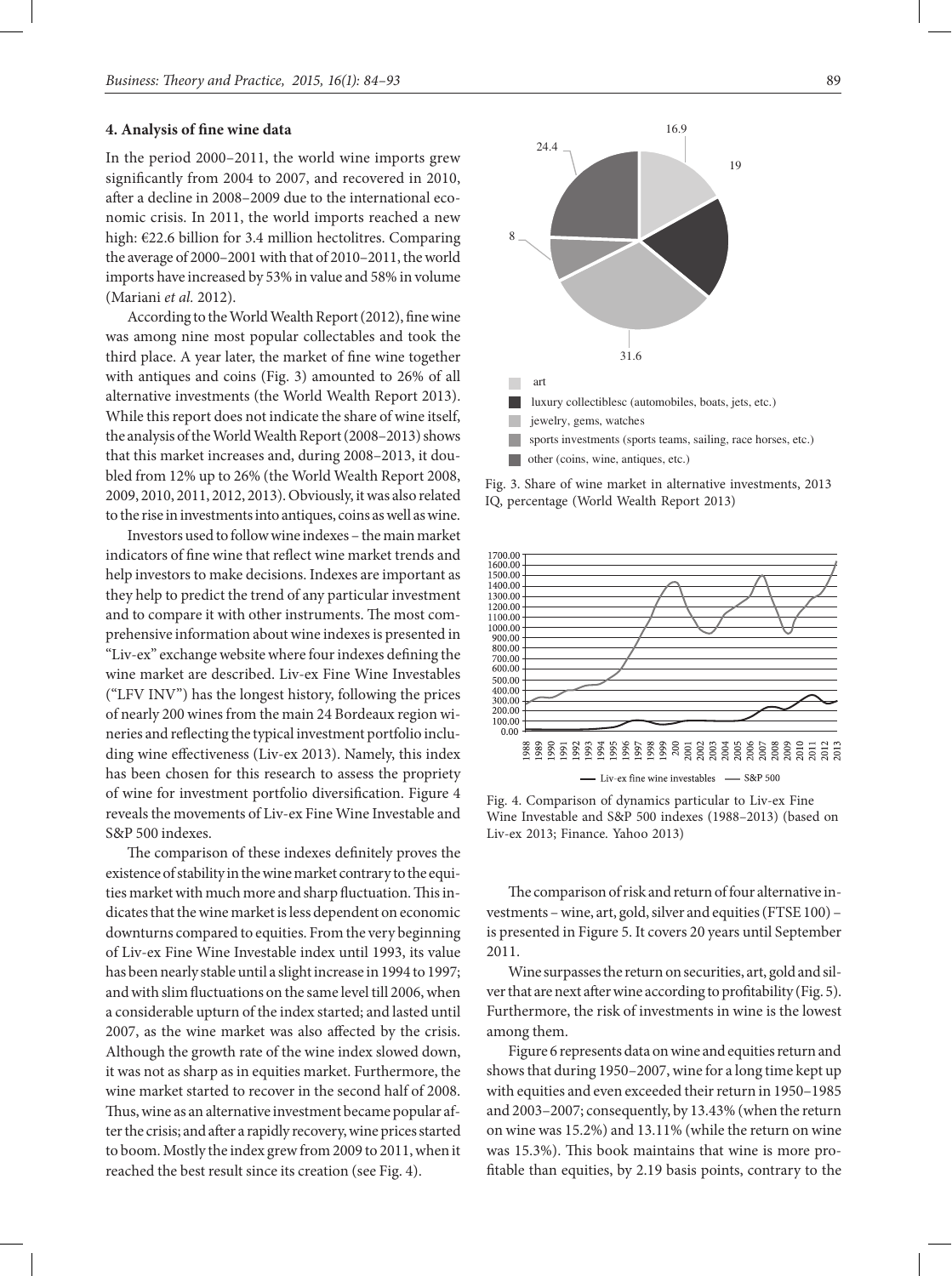

Fig. 5. Return and risk of alternative investments and stocks during 1992–2011 (based on Westminster Consulting 2012)



Investment wine  $\Box$  S&P 500

Fig. 6. Comparison of wine investments and S&P 500 return (based on Rare Sips Wine Investments 2013)

period 1985–2002, when equities surpassed wine by 2.5 basis points.

The analysis of historical data shows that wine brought higher returns not only compared to equities but also to other alternatives. Furthermore, the comparison of movements of wine and equities indexes proves that the wine market is less sensitive to economic downturns compared to equities. In summary, wine is a stable investment and according to returns, it overtakes a number of other investment tools.

## **5. Investigation of wine impact for investment portfolio diversification**

The investor strives to maximise return and minimise its risk. The originator of the modern portfolio theory Markowitz investigates the problem of portfolio construction using the standard deviation, which represents level of risk – the higher is the deviation, the higher the risk and vice versa. However, Markowitz model does not propose the optimal portfolio but only defines the effective curve, on which all portfolios are optimal. The effective curve defines portfolios with a fixed risk within the maximum return or, vice versa, with a fixed return within the minimum risk (Markowitz 1999).

To assess the feasibility of wine for diversification, investment portfolios were created with traditional investment tools (equities and bonds) and wine additionally. Fine Wine Investable index (LVX INV), the eldest and mostly used worldwide as a reliable wine market instrument, and S&P 500 as the indicator of the largest and the most developed in the world US market, were selected for the investigation. The correlation analysis was made using Microsoft Excel. Pearson's correlation coefficient was calculated between wine and equities indexes (using 1993–2012 data) and the significance of the correlation coefficient was evaluated. The correlation coefficient between wine (LVX INV) and equities (S&P 500) indexes is 0.46 and means a slightly positive correlation<sup>1</sup>. To calculate optimal portfolios and to draw the effective line of a certain portfolio, the material by Craig W. Holden was used (Holden 2008). The set risk and return data of equities, bonds and wine for the period 1993–2012 (end of year) were used for the modelling of investment portfolios (Table 3).

Table 3. Return and risk of selected investments (based on Ricardo 2013; Standard & Poor's Financial Service LLC 2013; Financial Forecast Centre 2013)

| The name of an investment<br>tool                              | Return $(\%)$ | Risk(%) |
|----------------------------------------------------------------|---------------|---------|
| Wine (Fine Wine Investable)<br>index)                          | 13.47         | 12.00   |
| Equities (S&P 500 index)                                       | 6.05          | 15.39   |
| Bonds (US 20-Year treasury<br>constant maturity rate/<br>DGS20 | 5.29          | 1.29    |

Eighty portfolios were created using various combinations (proportions) of securities in each (60 portfolios including two investment instruments (equities/bonds, equities/wine, bonds/wine) and 20 portfolios including all three investment tools).

To show the impact of wine on diversification optimal portfolios, the effective curves were drawn (see Fig. 7). The dotted line in Figure 7 indicates portfolio equities/bonds while the continuous line represents a portfolio made from all three tools, including wine. The diversified portfolio with wine shifts the effective curve above the effective curve of equities/bonds portfolio (Fig. 7). Points B1 and B2 mark the initial points of portfolios' effective curve. The risk of the initial points of both portfolios is equal 1.29%; however, the portfolio created from all three investment tools is more profitable. As within this risk, the curve rises and (within the same risk) proposes 5.53% return while the portfolio from two investment tools earns 5.5% return. This means that portfolios from all combinations (equities, bonds and wine) are more profitable than effective portfolios excluding wine, starting with the initial point where the risk is equal 1.29%.

With the significance level, the correlation coefficient is insignificant and proves the statements of other researches, that there is little correlation between wine and equity markets.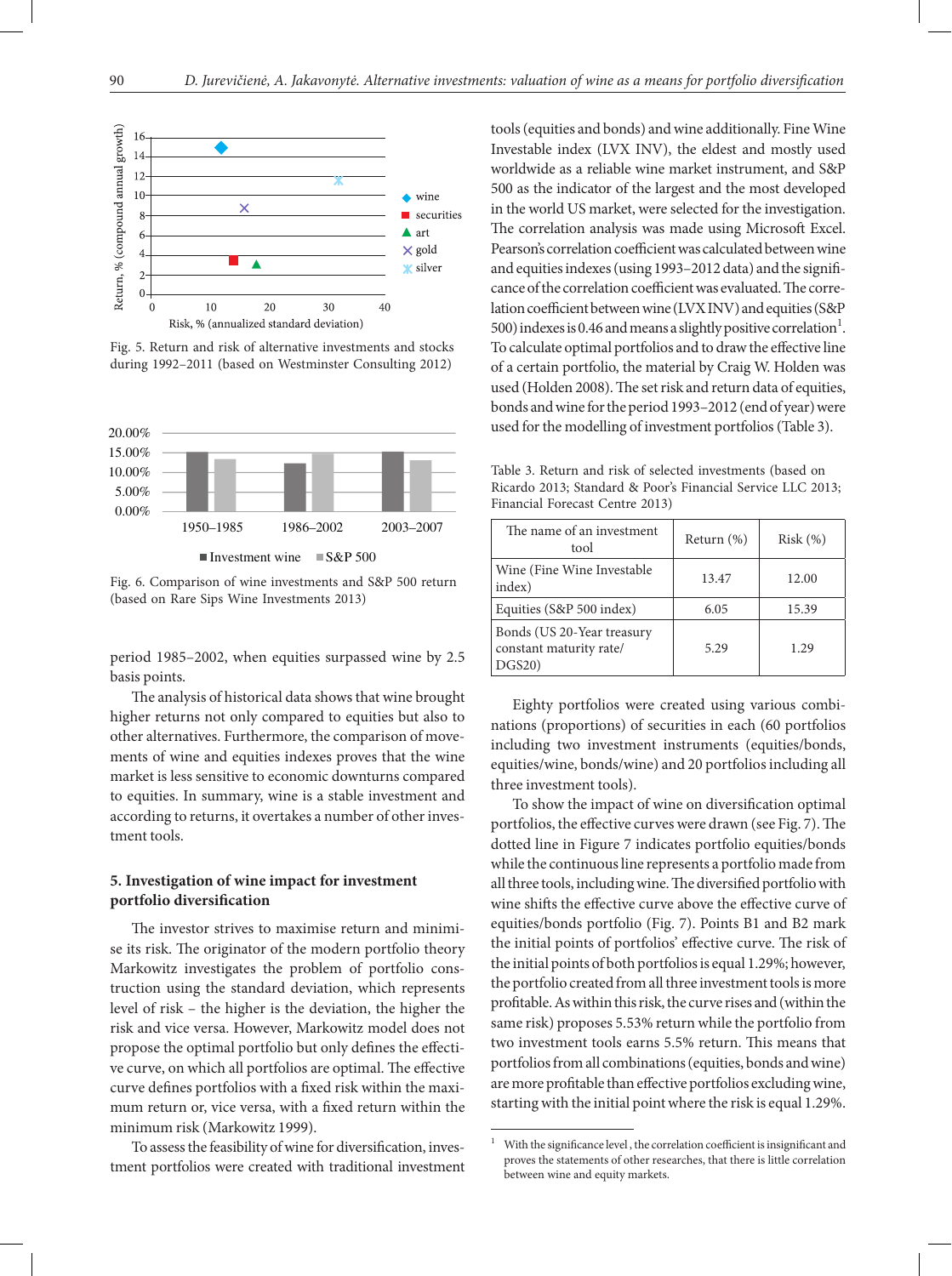This proves that additional portfolio diversification with wine is valuable. However, it does not reduce the risk but increases the portfolio return by 0.03 basis points. For example, the analysis point D1 (Fig. 7), where the risk is 20%, could produce a 6% return from the portfolio equities/ bonds when at the same time, additional diversification with wine could suggest about 19% return (point D2 in Fig. 7). Therefore, additional diversification of the portfolio with wine increases the portfolio's effectiveness.

Figure 8 shows the comparison of curves of portfolios from two investment tools. One created from equities and wine (dotted line), another – from bonds and wine (continuous line).

Comparison of the effective curves shows a partial synchronisation (Fig. 8). Consequently, overtaking appropriate risk in this interval the same return will be gained in any of these portfolios. However, an investor should chose the portfolio created from bonds and wine as it endows a possibility to select from a wider risk and return range. Starting from the point F, where the risk is 13.20% and the return is 14.29%, the earned return will be higher with the same risk, choosing the portfolio created from wine and bonds.

Finally, the effective curves of all four created portfolios are compared to ascertain what portfolio is gainful for an investor and the benefit of including wine into portfolios (Fig. 9).

Figure 9 shows that the lowest return is gained from the portfolio created form equities and bonds (middle curve). The portfolios from equities and wine and from bonds and wine are much more profitable. It also demonstrates that the highest return for an investor is offered by the portfolio created from three investment tools: equities, bonds and wine.

The results prove the usefulness of wine for portfolio diversifications. There was no portfolio found that would not be impacted by addition of wine. All portfolios diversified with wine were gainful.

#### **Conclusions**

There is no solid classifications of alternative investments and wine is not even considered as a tool in majority of them. Still, all agree that alternative investments should be included into investment portfolios with other instruments, as their most important feature is little correlation with traditional investments. Other factor that drives investments into collectables and wine is the development of new markets, improving living conditions, the ability to purchase luxury goods, including wine that often intrigues investors not only because of financial gain but also for personal pleasure.

There are three options to invest in wine: wine funds, private collections and wine futures – the En Primeur channel. Wine has one specific feature that distinguishes it from other alternatives and collectables: it is a perishable



Fig. 7. Effective curves of portfolios equities/bonds and equities/bonds/wine



Fig. 8. Effective curves of diversified portfolios equities/wine and bonds/wine



Fig. 9. Comparison of all designed portfolios

product that can go bad due to inappropriate storage conditions.

Wine investments are not only profitable but also have additional characteristics that are typical for this market and that increase investment risk: the need for specific knowledge, low liquidity, high dependence on climatic conditions, difficultly in establishing the real price, and, due to transactions made not in the auctions or exchanges, a lack of publically available recorded data. Finally, wine prices depend on evaluation given by wine critics. This conditions moderate place among alternative investments though its popularity is growing. Investments in wine stand up only in the long run (up to the century) and it is crucial to choose an appropriate particular wine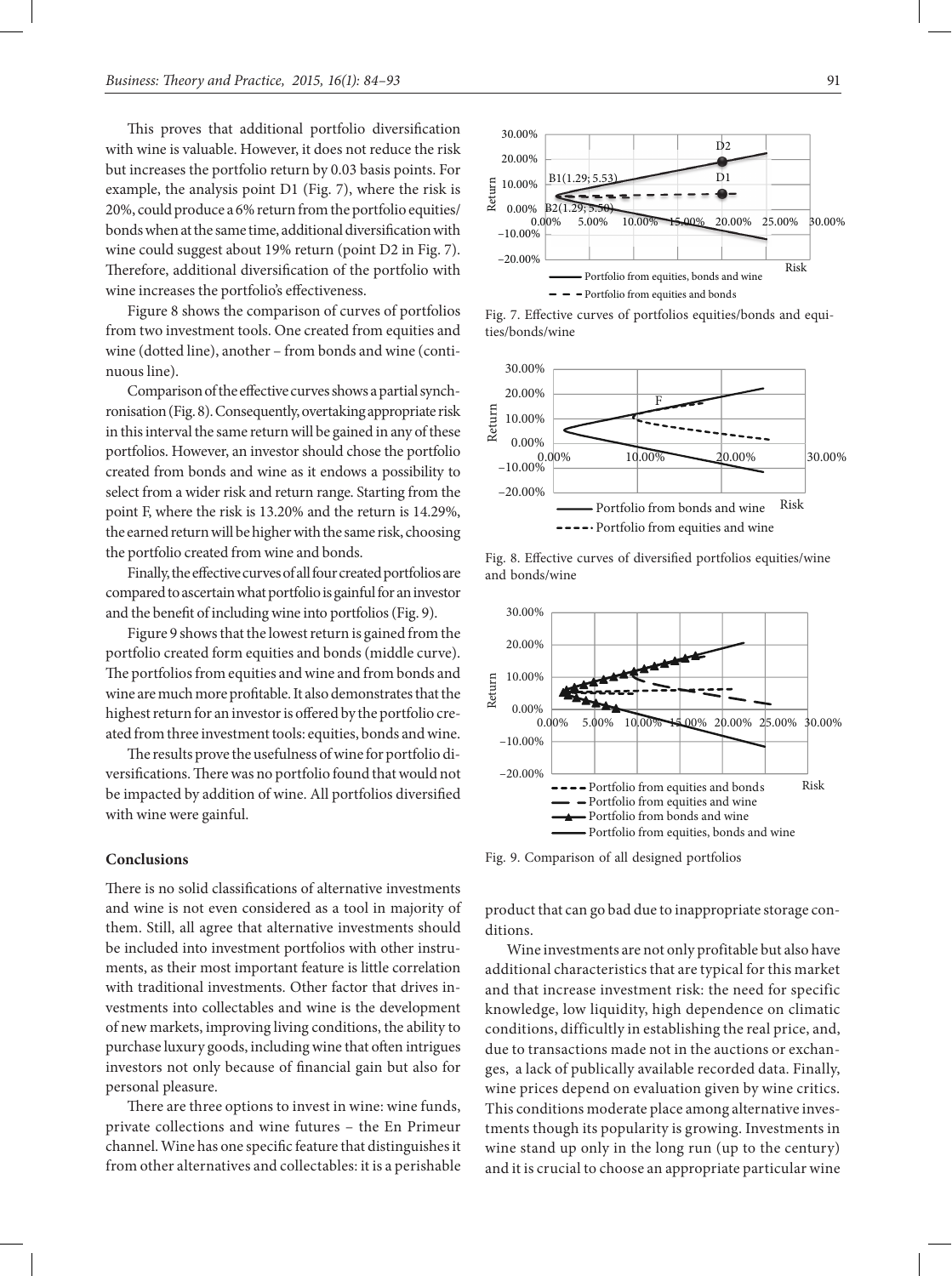for investment purposes. The most suitable are French Bordeaux wines.

Popularity of wine has been increasing since 2006. During 2011–2012, investments in wine were rising by 10% and were on the third place between nine most popular collectables. Financial crisis of 2007–2009 did not influence the fine wine market as much. The movement of the eldest index Fine Wine Investable, created by Liv-ex exchange, did not show a downfall but only a slowdown in growth rates. This proves that wine is a sufficiently stable investment and its return exceeds the majority of other investments.

The correlation analysis obtained between Fine Wine Investable and S&P 500 indexes shows a weak correlation of 0.46 and proves that wine could be used for portfolio diversification. The created portfolios show that inclusion of wine both with equities and with bonds gives a higher return than portfolios made only from traditional securities. Comparison of portfolios wine/equities and wine/bonds demonstrates that the latter gives a higher return with the same risk in a particular segment. However, the highest return was obtained with all three tools – equities, bonds and wine. In some cases, it shows that diversification with wine helps to reduce a possible risk.

To use wine in investment portfolio with success, it is necessary to grasp peculiarities of the wine market. Only this could ensure a high enough return and a lower risk. However, even a perfect knowledge in the field could not secure from unappreciated risk in the future.

#### **References**

- Abreu, M.; Mendes, V.; 2010. Financial literacy and portfolio diversification, *Quantitative finance* 10(5): 515–528. http://dx.doi.org/10.1080/14697680902878105
- Agostino, M.; Trivieri, F. 2014. Geographical indication and wine exports. An empirical investigation considering the major European producers, *Food Policy* 46: 22–36. http://dx.doi.org/10.1016/j.foodpol.2014.02.002
- Ali, H. H.; Lecocq, S.; Visser, M. 2008. The impact of Gurus: Parker Grades and en Primeur wine prices, *The Economic Journal* 118: 158–173. http://dx.doi.org/10.1111/j.1468-0297.2008.02147.x
- Ashenfelter, O. 2008. Predicting the quality and prices of Bordeaux wine, *The Economic Journal* 118: 174–184. http://dx.doi.org/10.1111/j.1468-0297.2008.02148.x
- Bombrun, H.; Summer, D. A. 2003. What determines the price of wine? Investing in wine, *Agricultural Issues Centre Issues Brief* 18(1): 1–5.
- Brown, A. 2009. Wine: an alternative investment, Chapter 11 in S. Satchell (Ed.). *Collectible investments for the high net worth investor*. Academic Press Inc. http://dx.doi.org/10.1016/B978-0-12-374522-4.00011-1
- Business Monitor International. 2013. *China food* & *drink report Q2.* Part of BMI's Industry Report & Forecasts Series. Business Monitor International.
- Campbell, R. J. 2008a. Fine violins as an alternative investment: strings attached?, *Pensions: An International Journal* 13(1/2): 89–96. http://dx.doi.org/10.1057/palgrave.pm.5950065
- Campbell, R. J. 2008b. Art as a financial investment, *Journal of Alternative Investments* 10(4): 64–1. http://dx.doi.org/10.3905/jai.2008.705533
- Cardebat, J. M.; Figuet, J. M. 2010. Is Bordeaux wine an alternative financial asset?, in the *5th International Academy of Wine Business Research Conference*, 8–10 February 2010, Auckland, New Zealand.
- Coffman, B. A.; Nance, R. J. 2009. Wine: the illiquid liquid investment asset, *Journal of Financial Planning* 12: 61–70.
- Das, S.; Kadapakkam, P.-R.; Tse, Y. 2013. Is carry-trade a viable alternative asset class?, *Journal of International Financial Markets, Institutions and Money* 4: 247–257. http://dx.doi.org/10.1016/j.intfin.2012.12.004
- Erdos, P.; Ormos, M. 2013. Components of investment grade wine prices, *Journal of Wine Research* 24(3): 227–247. http://dx.doi.org/10.1080/09571264.2013.783469
- Finance. Yahoo 2013 [online]. 2013 [cited 9 April 2013]. Available from Internet: https://finance.yahoo.com/q/ hp?s=%5EGSPC+Historical+Prices.
- Financial Forecast Centre [online]. 2013 [cited 10 April 2013]. Available from Internet: http://www.forecasts.org/data/ data/GS20.htm
- Goulet, E.; Morlat, R. 2011. The use of surveys among wine growers in vineyards of the middle-Loire Valley (France), in relation to terroir studies, *Land Use Policy* 28(4): 770–782. http://dx.doi.org/10.1016/j.landusepol.2011.01.003
- Guarasci, D. 2010. Traditional long-only vs. alternative investments, in the *43rd Annual Canadian Employee Benefits Conference,* 21–24 November 2010, San Diego, California.
- Hibbert, A.; Lawrence, E.; Prakash, A. 2012. Can diversification be learned, *Journal of Behavioral Finance* 13: 38–50. http://dx.doi.org/10.1080/15427560.2012.654547
- Holden, W. C. *2008. Excel modelling and estimation in investments* [online], [cited 10 May 2013]. Available from Internet: http://basehitinvesting.com/warren-buffett-ben-grahamon-diversification-investment-philosophy-differences/
- Jacobs, H.; Müller, S.; Weber, M. 2014. How should individual investors diversify? An empirical evaluation of alternative asset allocation policies, *Journal of Financial Markets* 19: 62–85. http://dx.doi.org/10.1016/j.finmar.2013.07.004
- Jones, G. V.; Storchmann, K.-H. 2001. Wine market prices and investment under uncertainty: an econometric model for Bordeaux Crus Classés, *Agricultural Economics* 26: 115–133. http://dx.doi.org/10.1016/S0169-5150(00)00102-X
- Kourtis, A.; Markellos, R. N.; Psychoyios, D. 2012. Wine price risk management: international diversification and derivative instruments, *International Review of Financial Analysis* 22(4): 30–37. http://dx.doi.org/10.1016/j.irfa.2012.02.001
- Liv-ex 2013. *Liv-ex fine wine indices* [online], [cited 12 March 2013]. Available from Internet: http://www.liv-ex.com/ staticPageContent.do?pageKey=Fine\_Wine\_100
- Mariani, A.; Pomaricib, E.; Boatto, V. 2012. The international wine trade: recent trends and critical issues, *Wine Economics and Policy* 1: 24–40. http://dx.doi.org/10.1016/j.wep.2012.10.001